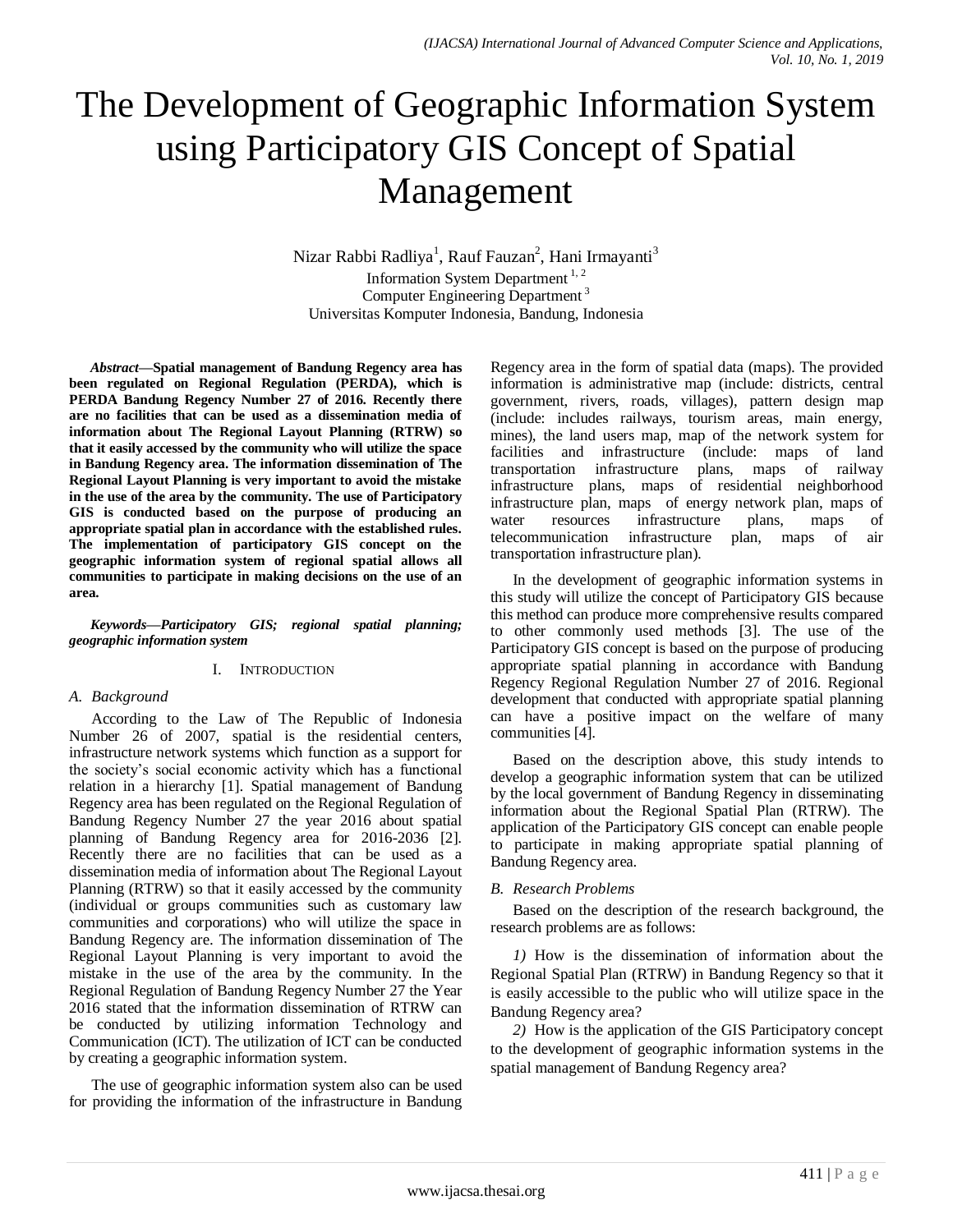## *C. Objectives of Research*

The objectives of this study are as follows:

*1)* Disseminate information about the Regional Spatial Planning (RTRW) in Bandung Regency in accordance with the Bandung Regency Regional Regulation Number 27 of 2016.

*2)* Implementing the GIS Participatory concept in the development of geographic information systems in spatial management of Bandung Regency.

## *D. Research Benefits*

The benefits of this research are solving several problems in regional spatial management, as follows:

*1)* The benefits for the community: Obtain information about the Regional Spatial Planning (RTRW) in Bandung Regency in accordance with the Bandung Regency Regional Regulation Number 27 of 2016.

*2)* The benefits for the local government: Assist in management of regional spatial planning, space utilization, and control of spatial use.

## II. LITERATURE REVIEW

## *A. The Previous Research*

Some studies are stated to be related because there are similarities in research themes, it is about spatial mapping. One of the studies related to spatial mapping is the research with the title of integrating participatory GIS into spatial planning regulation: The case of Merauke District, Papua, Indonesia [5]. In the study stated that the community needs urban spatial information that is displayed in detail so that the information can be used as a guide or reference in carrying out the planning, development, and improvement of each region in this country. On the basis of the research statement, the researchers plan to conduct research that aims to develop a geographic information system for spatial management in the Bandung Regency area.

Other related research is a study entitled The Study of Integration of "GIS Participatory-Decision Support" in Regional Spatial Management [6]. In this study, it was limited to a literature study on the system of development planning and spatial planning as well as the prospects for applying Participatory GIS information technology and multi criteria decision analysis methods applied to the aspects of spatial management. While in this study, the development of the research results will be conducted in the form of a Web-based Geographic Information System using the concept of Participatory GIS.

## *B. Geographic Information Systems*

Geographical information system is a computer-based system built with the purpose of collecting, storing, analyzing, processing and presenting information related to the location of

an object or its existence on the surface of the earth [7]. In this study will be conducted the development of a geographic information system for the spatial management of Bandung Regency. The information system developed will present the spatial data for the presentation of regional maps and equipped with information for each map of the area that displayed.

## *C. Participatory Concept of GIS*

In the development of geographic information systems in this study will utilize the concept of Participatory GIS. It is a geographical information system that operates on the internet with the purpose of gaining broad public participation [8]. Fig. 1 shows the GIS Participatory architecture.

Regional development that performed with appropriate spatial planning can have a positive impact on the welfare of many people. In order to produce appropriate spatial planning, it requires the participation of the entire community in making decisions on the use of an area. So that the resulting of the space placement plan can represent the interests of all community groups and local residents [9].

## *D. The Spatial of Bandung Regency Area*

Spatial planning is the distribution of space functions in a region which includes protected functions and cultivation functions [1]. The Spatial Planning System in Indonesia can be seen in Fig. 2 below.

Fig. 3 shows the pattern map of the Bandung regency area.

In the Regional Regulation document of Bandung Regency No. 27 of 2016, the scope of RTRW in Bandung Regency describes the implementation strategy for the use of regional space up to land, water, and airspace boundaries according to applicable regulations and laws, located at 6o 49 '- 7o 18 'South Latitude and between 107o 14' - 107o 56 'East Longitude with an area of Bandung Regency approximately 176,238 hectares consisting of 31 sub-districts [2].



Fig. 1. Participatory GIS Architecture [8].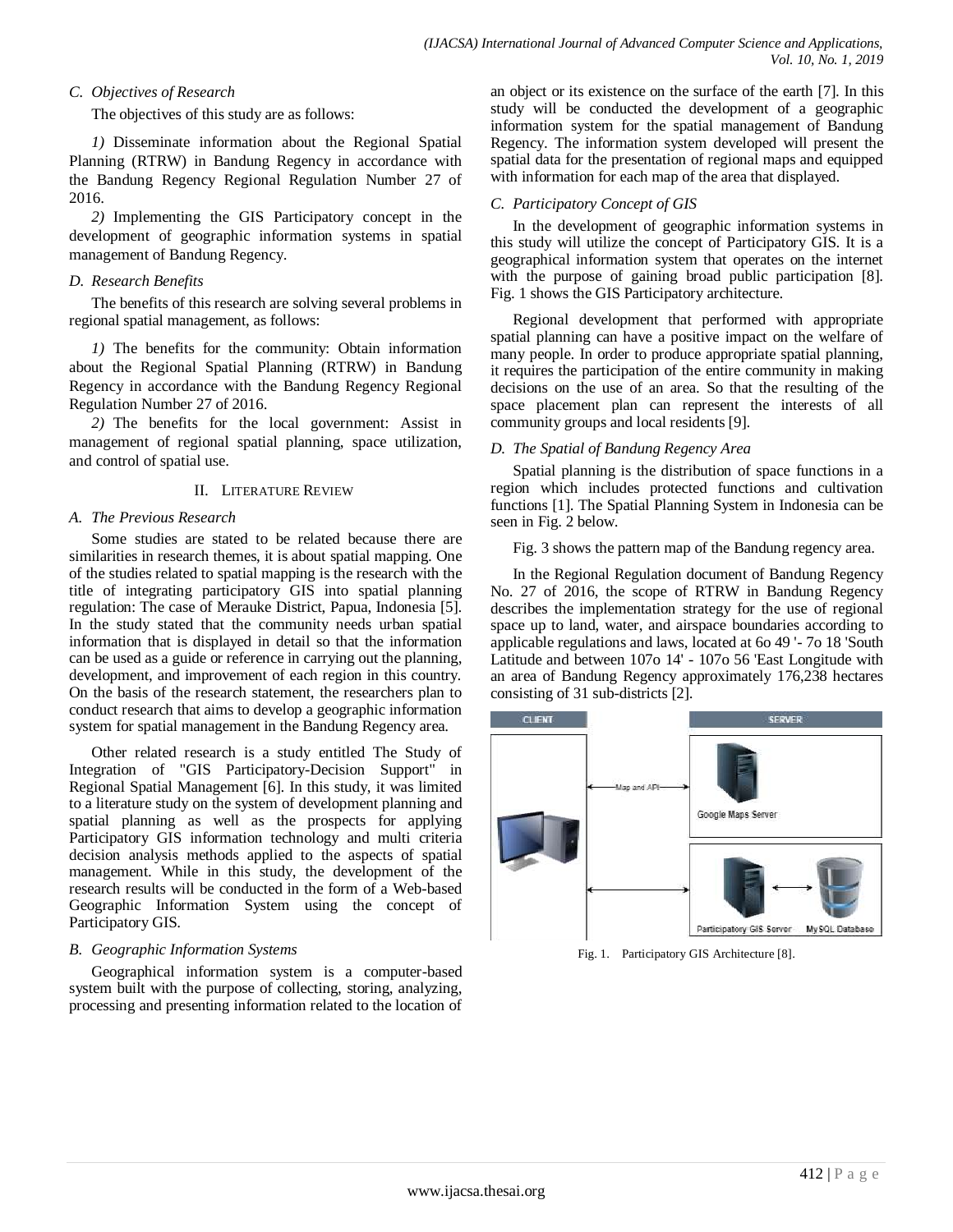

Fig. 2. Spatial Planning System in Indonesia [10]



Fig. 3. Regional Pattern Map of Bandung Regency [2].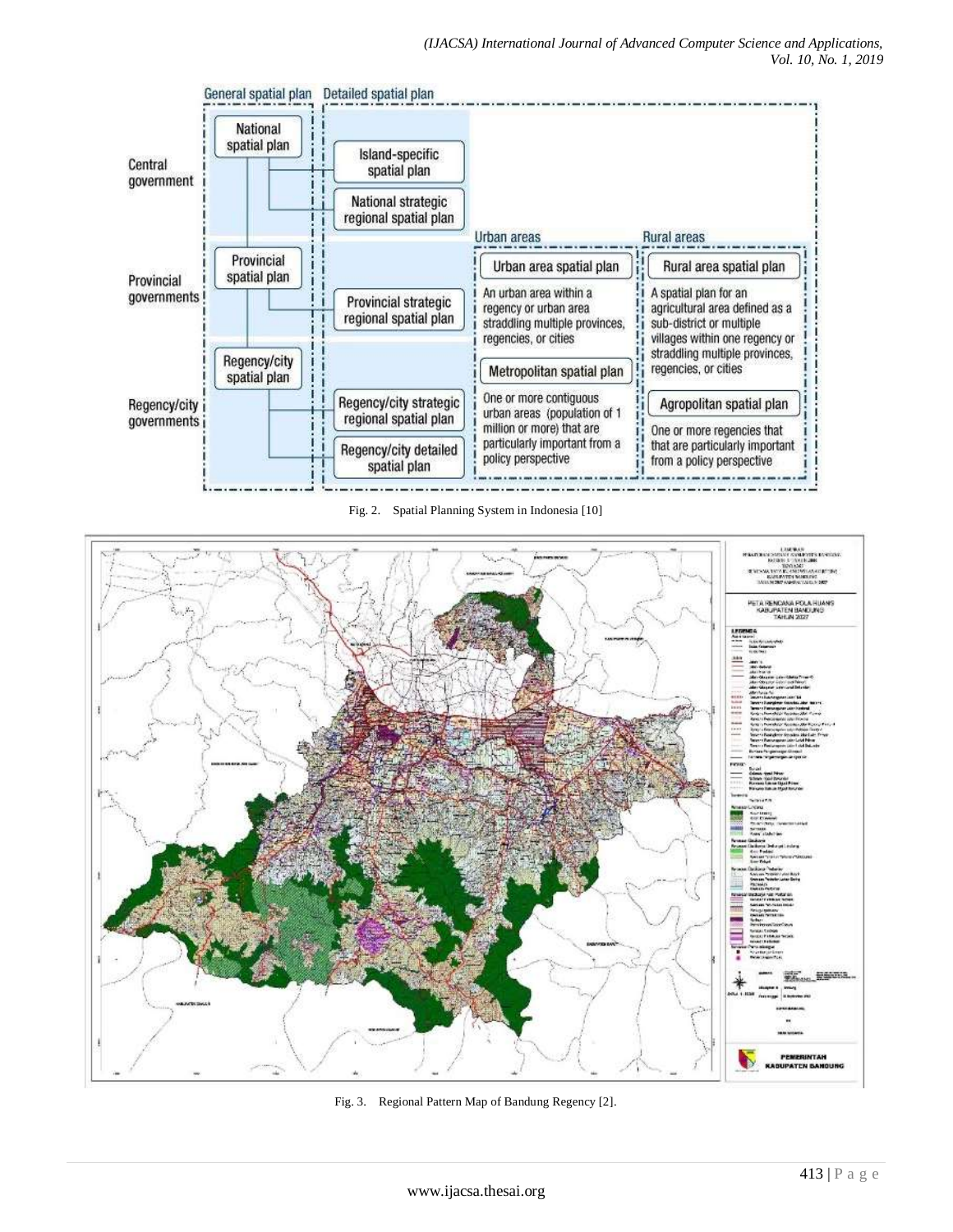#### III. RESEARCH METHODOLOGY

#### *A. Research Method*

Research and Development (R&D) method is a research method to produce certain products and test the effectiveness of these products. This research method focuses on the needs analysis, the development and testing of the level of the product so that it can function or benefit for the community (research object) [11].

The basic selection method because this research will produce a product in the form of a software application. The R & D method used will play a significant role in the design and trial activities of the developed application.

#### *B. Approach and System Development*

The system approach used in this study is an objectoriented approach. This method is an approach technique that views the system as a collection of objects that are mutually bound one to another. Each object in the system has attributes and characteristic/ functions [12].

The system development methodology used is RAD (Rapid Application Development). RAD is an object-oriented approach to system development that includes a method of development and software. Fig. 4 below shows the cycle of RAD.

#### *C. Data Collection and Analysis Techniques*

Primary data collection used interview techniques. The interview is a question and answer activity to get information for research purposes using guidelines [12]. In this study, the interviews were conducted on the research subjects, Renbang LH and Spatial Planning division of Bappeda Bandung Regency.

Secondary data collection used library research techniques by searching of the library data that supports the research theme. The literature can be in the form of books, scientific journals and e-books. The requirements of research data are also obtained from several documents related to Basic Maps, Spatial Pattern Maps, Land User Maps and the Maps of Network Systems Plan for Facilities and Infrastructure.

Data analysis technique that is used in this research adjusted with the approach method and the development system that has been determined. It because this research purposes to do the improvement of the system such as an application. The tool of system modeling documentation used diagram of UML version 2.5 (Unified Modeling Language).

#### *D. Subject of Research*

This research was conducted in the Renbang LH (Live Environment) and Spatial Planning division of BAPPEDA Bandung Regency, its address at Jalan Raya Soreang kilometer 17 Government Complex of Bandung Regency, West Java Province. Basically, the developed application in this study is intended for people who will utilize space in Bandung Regency area.

#### *E. Research Procedure*

Research procedures based on research methods of Research and Development (R&D) combined with the system approach and development methods are used. As for the steps are as follows:

*1)* Phase I Requirements Planning: on the stage of the preliminary research study was conducted to determine the scope of the research. This step begins with understanding the problems of Spatial Planning area (RTRW) in Bandung Regency. It is also conducted a study of literature and library related concepts of geographic information systems and the application of the concept of Participatory GIS toward the research that will be done. The final result of this step is to describe the finding of related problems to RTRW in Bandung Regency.

*2)* Stage II RAD Design Workshop: Stages of RAD Design Workshop is a stage that is conducted by collaborating with users, specifically the Renbang LH and Spatial Planning Division. This stage includes two main stages including the design of the system and the implementation of the design results in the form of an application program. Both of these stages are performed repeatedly, until the condition that the application has been agreed by the user, the LH Renbang and Spatial Planning Division.

*3)* Phase III Implementation: The last stage is implementation. This stage begins with defining technical guidelines for hardware (Computers / Servers and Networks) to support the development and implementation of applications in accordance with the terms and conditions of the system designed. Next, install the application by uploading applications and databases into a VPS (Virtual Private Server) server. Finally, conduct socialization and training, this can be done in several ways. For operator level (internal users) training is conducted on the job training. As for the general public, it is conducted by sounding first to several districts.

Fig. 5 below shows the Implemented research procedures.



Fig. 4. RAD (Rapid Application Development) Cycle [11].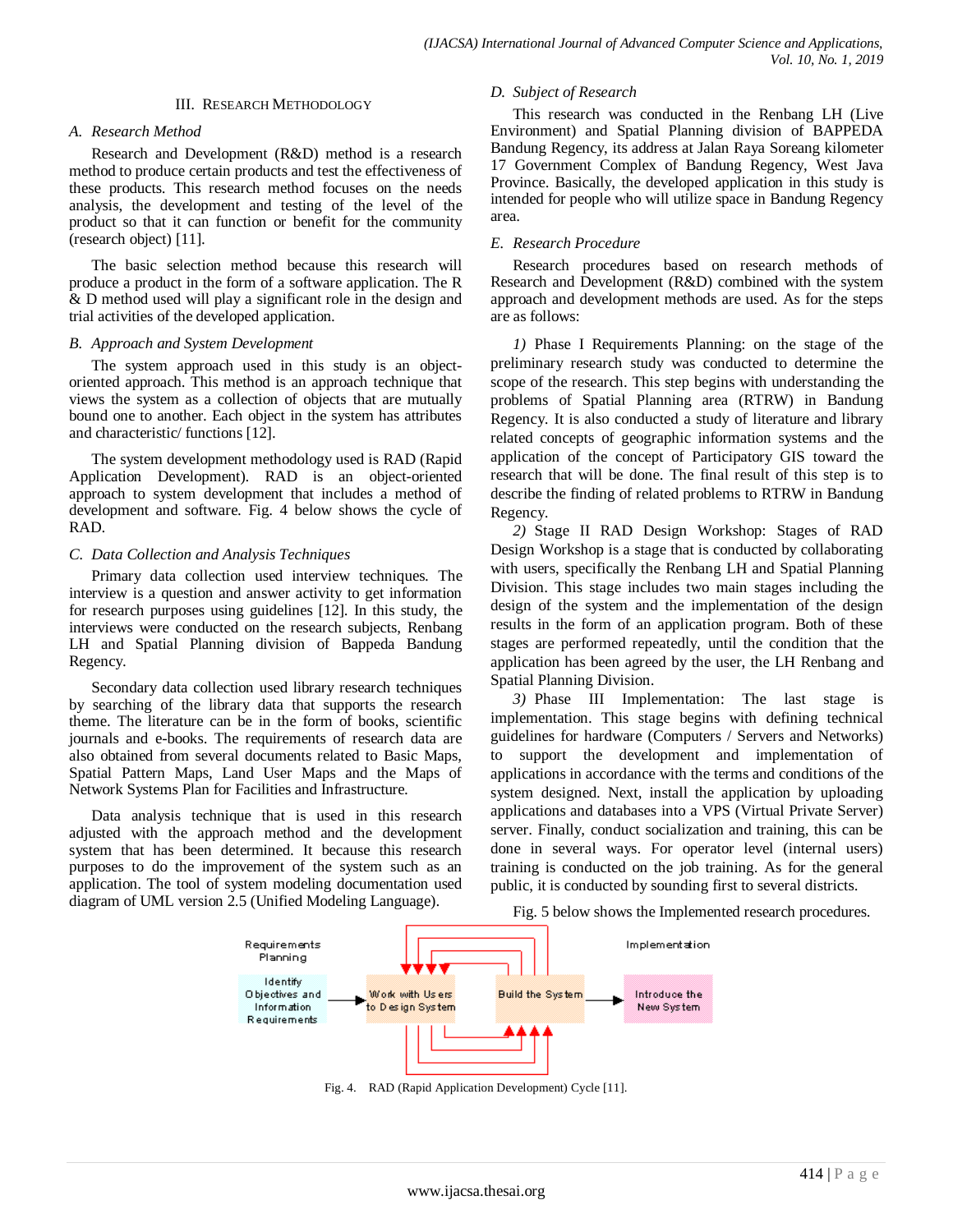

Fig. 5. Research Procedure.

### IV. RESULT AND DISCUSSION

### *A. System Analysis*

The procedures related to the information dissemination of RTRW which still ongoing in Renbang LH and spatial planning division of BAPPEDA Bandung Regency are as follows:

*1)* Public community directly visit the district or BAPPEDA office to submit the document of related information of utilizing area/related spatial land in Bandung Regency area.

*2)* Renbang LH and Spatial Planning division of BAPPEDA do the validation of related to the submission information, then check by looking the map data documents

*3)* After reviewing the application and adjusting it to the map of the possessed data, Renbang LH and spatial planning division of BAPPEDA give the information to the community who submitted, related to area utilization/ land requested in writing.

Fig. 6 below shows use case diagram of a result of the proposed system design.



Fig. 6. Use Case Diagram of Information Dissemination of RTRW in Bandung Regency.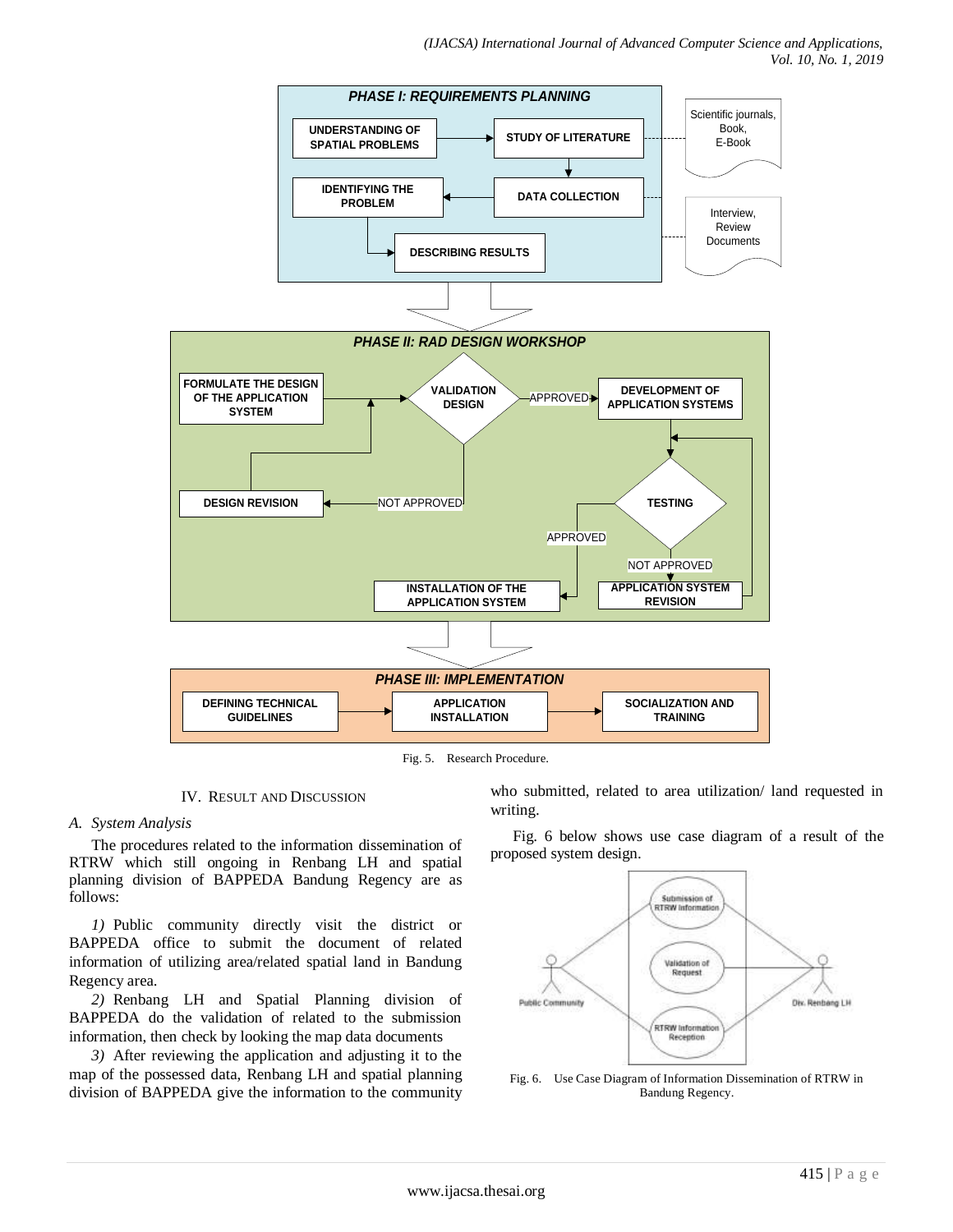### *B. System Design*

In designing this system, the improvement of the running system will be done, wherein the running system the dissemination information process of map related to RTRW of Bandung Regency is still done manually. Fig. 7 below shows use case diagram of a result of the proposed system design modeling.

In the geographic information system (GIS) of RTRW Bandung Regency involve d three actors (access right/users). The communities are required to register in advance if they plan to get the information about RTRW map and they also are required to fill the questionnaire of the objective for utilizing the area. Renbang LH and spatial planning division in BAPPEDA can upload the document files related to RTRW of Bandung Regency. Furthermore, the file can be downloaded by the community. While for the administrators can manage questionnaire data so the information about the objective for utilizing the area can be found by the community. The management of RTRW map also can be conducted by the administrator with the purposes to update RTRW map in Bandung Regency if there is change/development. The map management also used software tools, ArcGis and Geoserver.

#### *C. System Development*

The results of the design are implemented in the form of web-based programs or applications. There are several tools that are used in program development, including web server using Xampp, IDE using PHPStorm, web browser using Mozilla Firefox and map implementation using ArcGis and GeoServer.

Program user access rights are divided into three, according to system design, they are the community, internal users (LH Division and Spatial Planning), and administrators. People who will access the RTRW map are required to register while filling out the questionnaire on the page provided as shown in Fig. 8 below.



Fig. 7. Regional Pattern Map of Bandung Regency [2].

| <b>Telephone Street Services</b>       |                                               |                            | ALMC THERESALEMEN AVENUE WAREN TRANSPORT ASSAULT AND |  |  |  |
|----------------------------------------|-----------------------------------------------|----------------------------|------------------------------------------------------|--|--|--|
| MARCOSE PEDI FICIEEN CERTIONALISM      | parts the total committed about the tradit of |                            |                                                      |  |  |  |
|                                        |                                               | the committee of the local |                                                      |  |  |  |
| con Mariadoun Petal                    |                                               |                            |                                                      |  |  |  |
| The Street March 24 and<br>11 Februari |                                               |                            |                                                      |  |  |  |
| 11 Mail Street<br>4 Thompson Mark      |                                               |                            |                                                      |  |  |  |
|                                        |                                               |                            | dealer from                                          |  |  |  |

Fig. 8. Register and Questionnaire Form.

When you successfully register so username and password will be sent via email that has been registered. Later the society can log in to access RTRW map. Fig. 9 below shows the application display of RTRW map.

The community can get the information about RTRW of Bandung Regency in the form of map. That map is equipped with searching facility based on the type of the map designation, coordinate, and searching based on the area. If the cursor is pointed out to a particular part on the map so it will appear the detail information of each selected area.

Renbag LH and spatial planning division can upload document file related to RTRW of Bandung Regency then that fille can be downloaded by the community. Fig. 10 below shows the application interface for document management.

The Administrators can process questionnaire data so that information about the purpose of the area utilization is known by the community as shown in Fig. 11 below.

Map management of RTRW can be done by the administrator in order to update of RTRW map in Bandung Regency which used ArcGis and Geoserver as software tools. Fig. 12 below shows the application interface to manage map management of RTRW in Bandung Regency.



Fig. 9. Geographic Information System of RTRW in Bandung Regency.



Fig. 10. Management of Map Document Files.

| SILAHKAN ISI FORM DIBAWAH INI<br>on the transformation should be able                 |
|---------------------------------------------------------------------------------------|
|                                                                                       |
| <b><i><u>Systematics</u></i></b><br><b>Bid Hillmorth All Arms</b><br>the most wind we |

Fig. 11. Area Questionnaire Result of Area Utilization.